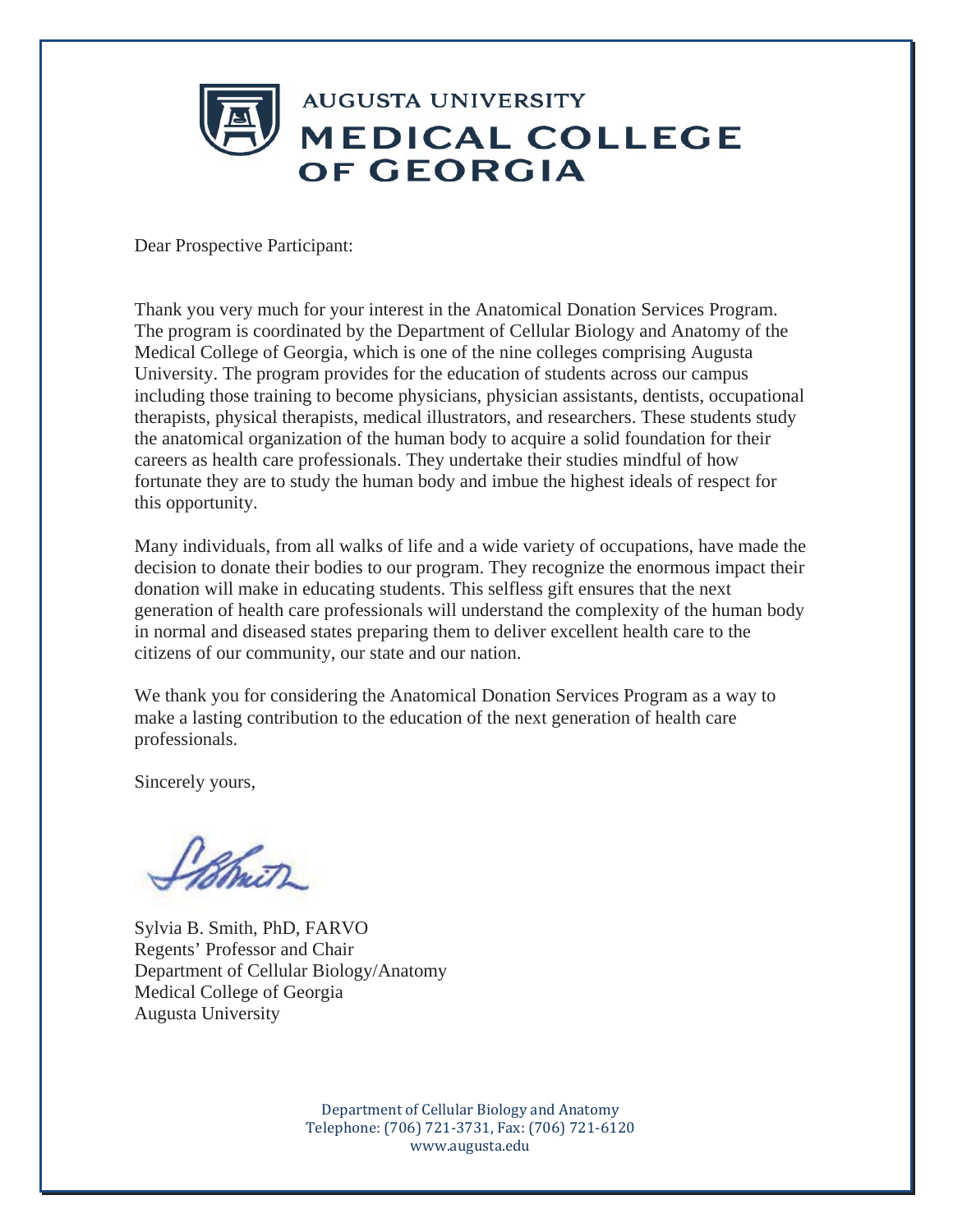### **Augusta University BODY DONATION DONOR REGISTRATION FORM**

## **CONSENT FORM**

I hereby state that it is my wish to donate my body to Augusta University, Medical College of Georgia immediately upon my death, for purposes of education and research in such manner deemed appropriate by the Augusta University Anatomical Donation Program.

I have read and agree to the program guidelines and policies explained in the Information for Donors document (Attachment). I understand that my donation may be refused if, at the sole discretion of the program's representative, the program is unable to accept it for any reason.

| <b>Signature</b>        |                                                                          |                     | <b>Date Signed</b><br>You must have TWO people sign as witnesses to your signature. The witnesses do not need to be Notarized but they must be |  |  |  |
|-------------------------|--------------------------------------------------------------------------|---------------------|------------------------------------------------------------------------------------------------------------------------------------------------|--|--|--|
|                         | at least 18 years old and present at the time you sign the consent form. |                     |                                                                                                                                                |  |  |  |
| #1 Witness Signature    |                                                                          |                     | <b>Date Signed</b>                                                                                                                             |  |  |  |
| #2 Witness Signature    |                                                                          |                     | <b>Date Signed</b>                                                                                                                             |  |  |  |
| <b>VITAL STATISTICS</b> | PLEASE TYPE or PRINT                                                     |                     |                                                                                                                                                |  |  |  |
|                         |                                                                          |                     |                                                                                                                                                |  |  |  |
| Legal Name: First       | Middle                                                                   | Last                |                                                                                                                                                |  |  |  |
| <b>Street Address</b>   |                                                                          | Within City Limits? | County                                                                                                                                         |  |  |  |

| City/State                                                   |                  |    |            |        |         |                                                      | Zip Code                    |         |      |  |  |                              |                 | <b>Telephone Number</b>                        |
|--------------------------------------------------------------|------------------|----|------------|--------|---------|------------------------------------------------------|-----------------------------|---------|------|--|--|------------------------------|-----------------|------------------------------------------------|
| <b>Social Security Number</b><br>Date of Birth               |                  |    |            |        |         | City and State of Birth (include country if not USA) |                             |         |      |  |  |                              |                 |                                                |
| Usual Occupation (type of work performed during your career) |                  |    |            |        |         |                                                      |                             |         |      |  |  | Kind of Business or Industry |                 |                                                |
| Marital Status: (please circle)<br><b>Never Married</b>      |                  |    |            |        | Married |                                                      |                             | Widowed |      |  |  |                              | <b>Divorced</b> |                                                |
| Spouse's Name                                                | First            |    |            | Middle |         |                                                      | (Maiden if applicable) Last |         |      |  |  |                              |                 |                                                |
| Have you ever been in the Armed Forces?                      |                  |    | <b>Yes</b> |        |         | No.                                                  |                             |         |      |  |  |                              |                 |                                                |
| Race: (please circle)                                        | African American |    |            | Asian  |         |                                                      | White                       |         |      |  |  | American Indian              |                 | Other (specify)                                |
| Hispanic Origin                                              | Yes              | No |            |        |         | U.S. Citizen                                         |                             |         |      |  |  | Yes                          |                 | No                                             |
| Education: (higest grade completed)                          |                  |    |            |        |         |                                                      |                             |         |      |  |  |                              |                 | 1 2 3 4 5 6 7 8 9 10 11 12 College: 1 2 3 4 5+ |
| Father's Name                                                | First            |    |            | Middle |         |                                                      |                             |         | Last |  |  |                              |                 |                                                |
| Mother's Name                                                | First            |    |            | Middle |         |                                                      |                             |         | Last |  |  |                              |                 | Maiden Name                                    |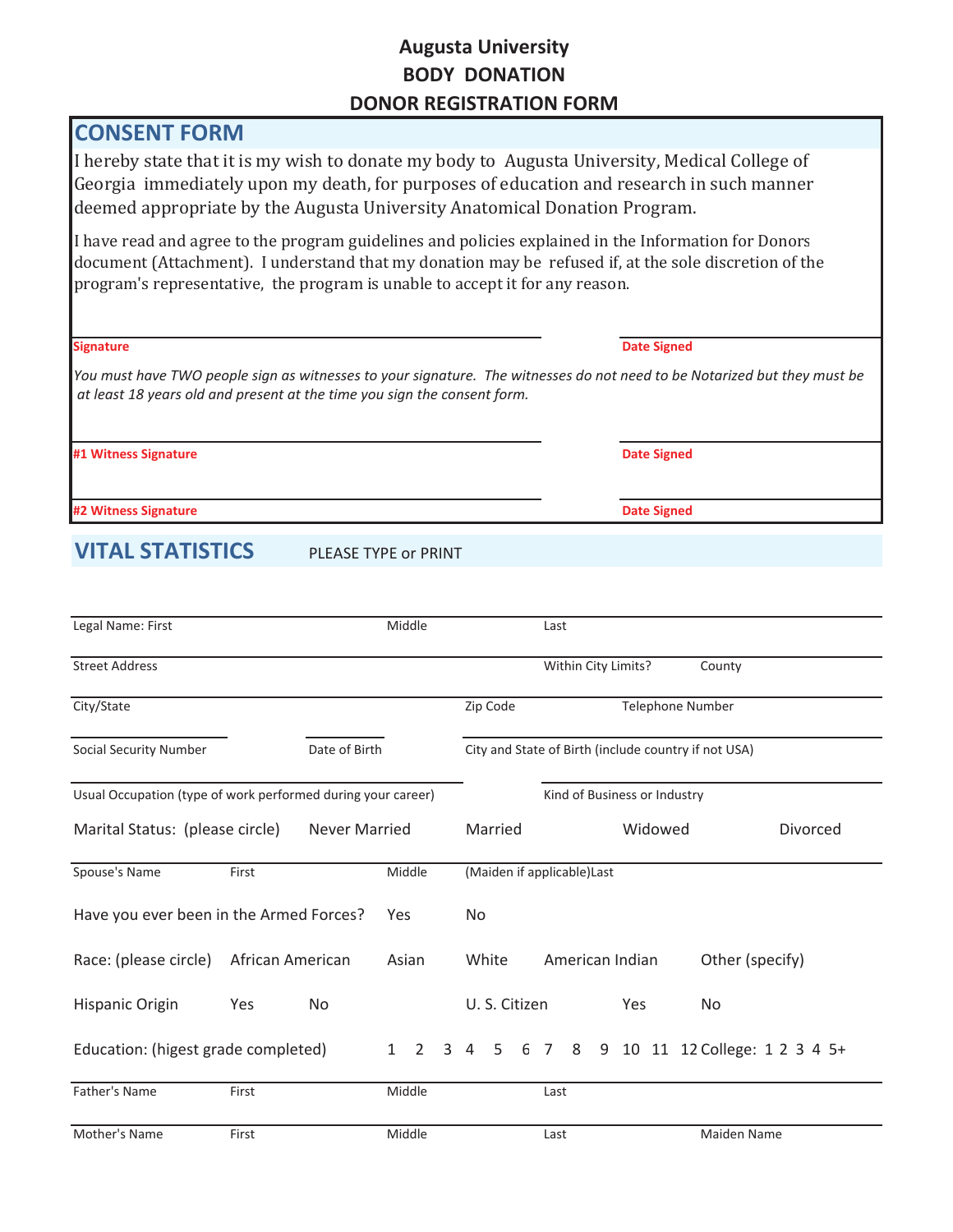## **Augusta University BODY DONATION DONOR REGISTRATION FORM**

**BRIEF MEDICAL HISTORY** PLEASE TYPE or PRINT

### **REQUEST FOR ASHES**

**OR**

**I request that my ashes be INTERRED in the ƵŐƵƐƚĂhŶŝǀĞƌƐŝƚLJ Cinerarium at the annual Memorial Service.**

**I request that my ashes beRETURNED to recipient below.**

*Signature of Donor:*

*Recipient's Full Name*

*Address*

*Relationship*